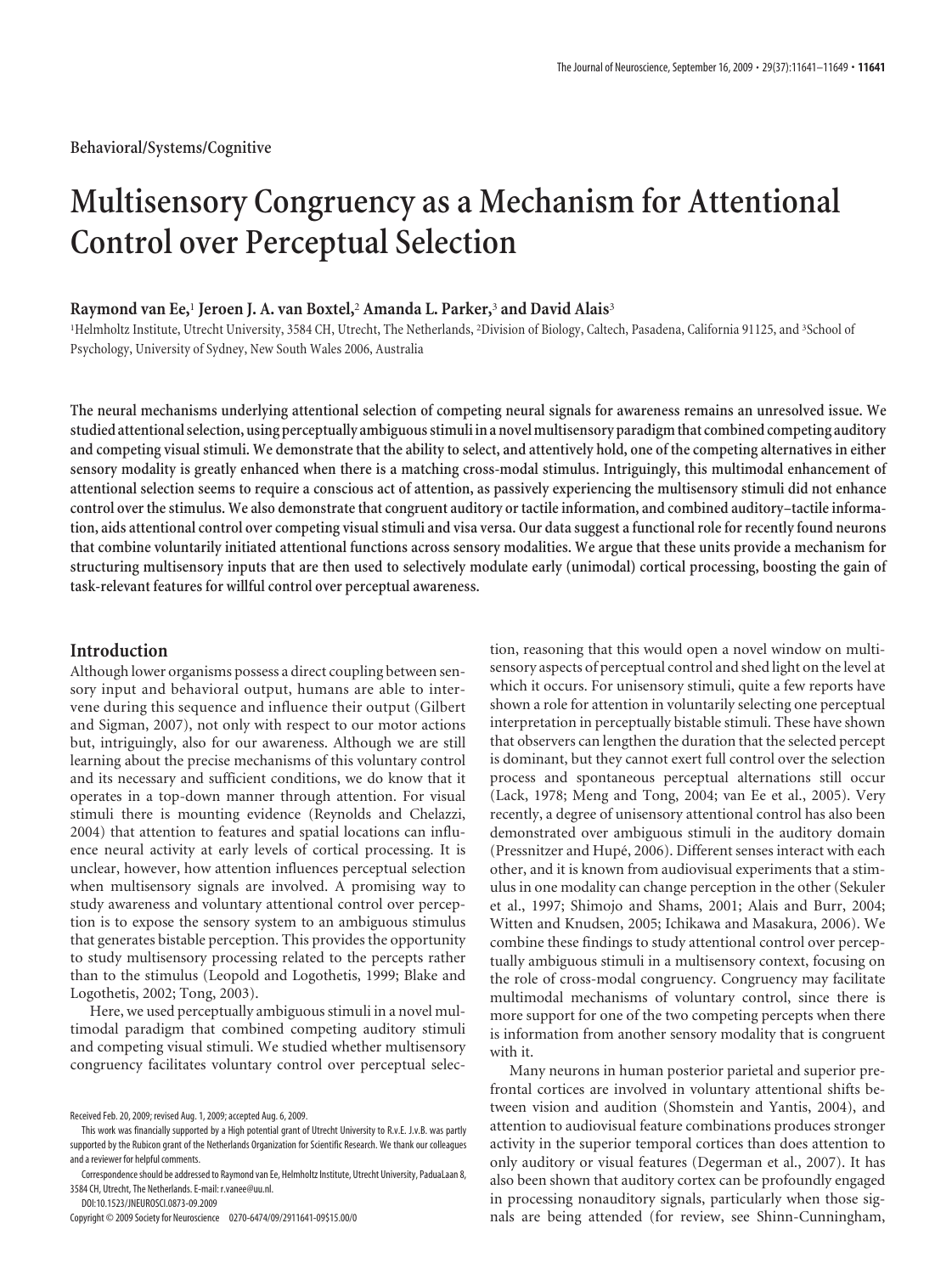

**Figure 1.** *a*, The vision speed profiles. The binocularly rivaling visual images consisted of a constantly rotating radial pattern and a looming concentric circle pattern. We deliberately designed the rotation rate (0.6 Hz) to be different from the looming rate (1 Hz) so that their changes over time did not match. *b*, The sound amplitude profiles. The two sounds that competed for attention consisted of a stationary tone triad (E chord) and a 1 Hz looming sound coming from opposite lateral locations (20 and  $-20^{\circ}$  relative to straight ahead). Auditory and visual looming were rate matched and in phase (dashed vertical line).*c*, To examine whether it is either looming as such, or its rate, that caused the multimodal attentional control effects of the looming sound, we presented the looming sound with 0.8 Hz. *d*, To examine the role of sound rate, we presented tone pips with the same frequency (1 Hz) and phase as the looming visual pattern. Ramp and damp times were equal.

2008). What is the role of these multimodal attention-modulated neurons? None of the existing studies used competing crossmodal stimuli.

We studied whether the ability to voluntarily select one interpretation from an ambiguous visual or auditory stimulus would be enhanced when it was combined with auditory, visual, tactile, or auditory–tactile information that was congruent with that interpretation.

## **Materials and Methods**

We presented subjects with a binocular rivalry (Levelt, 1965) stimulus consisting of a looming concentric pattern in one eye and a rotating radial pattern in the other eye (Fig. 1*a*) and a pair of auditory stimuli consisting of a looming sound and a spatially separated stationary tone triad (Fig. 1*b*). The auditory stimuli were binaurally presented over headphones (Pressnitzer and Hupé, 2006; Bidet-Caulet et al., 2007). The looming stimuli were rate matched (same frequency) in both the visual and auditory modalities. The rotating radial pattern was chosen to rival with the looming visual pattern, because it is orthogonal to the concentric looming stimulus and is symmetrical so that small eye movements in any direction would not unduly favor the visibility of one pattern over the other (Wade and de Weert, 1986; Parker and Alais, 2007). We deliberately designed the rotation rate to be different from the looming sound rate so that their changes over time did not match. Following previous

attentional studies of unisensory ambiguous perception, we examined voluntary control over visual rivalry by comparing "active" and "passive" conditions (Helmholtz, 1866; Lack, 1978; Peterson and Hochberg, 1983; Leopold and Logothetis, 1999; Suzuki and Peterson, 2000; Hol et al., 2003; Toppino, 2003; Meng and Tong, 2004; Chong et al., 2005; Slotnick and Yantis, 2005; van Ee et al., 2005, 2006; Brouwer and van Ee, 2006; Chong and Blake, 2006; Hancock and Andrews, 2007). In the passive condition, no attentional control was exerted in favor of either visual pattern. There were two types of active condition. In one, observers were instructed to "hold" the visual looming pattern dominant, and in the other they were instructed to hold the visual radial pattern. All three conditions were tested with and without the sound stimuli present, amounting to six conditions in total.

*Visual stimuli.* The competing binocular rivalry stimuli were a rotating radial sine wave pattern in one eye and a concentric sine wave pattern looming at 1 Hz in the other (Wade and de Weert, 1986; Parker and Alais, 2007). The visual stimuli had a mean luminance of 30 cd/m<sup>2</sup>, a contrast of 25%, and were presented in a Gaussian envelope  $(SD = 0.6^{\circ})$  (Fig. 1*a*). The radial pattern consisted of seven cycles (propeller blades), rotating at 30.7°/s, producing a repetition frequency of 0.6 Hz at each visual location. The looming pattern had a spatial frequency of 3 c/degree, its motion being induced by a phase-shift that increased exponentially over a 1 s period from a baseline of 1 c/s to a maximum of 4 c/s, after which the increase was rapidly tapered off by a cosine profile. Continuous looming motion was created by repeating these profiles in a loop with 1 Hz so that it matched the looming sound rate and mismatched the rotation of the radial pattern. The stimuli were presented one on either side of a cathode ray tube monitor and viewed through a mirror stereoscope (viewing distance, 57 cm) to produce binocular rivalry. Stimuli were presented on a black square of  $5 \times 5^{\circ}$ , with a white border; the rest of the screen had a luminance of 30 cd/m<sup>2</sup>.

The visual stimulus used to disambiguate the ambiguous sound (experiment 6) consisted of a white flickering disk (diameter, 7.5°; viewing distance, 57 cm) with a static frame around it. The disk flickered with on and off periods of 120 ms, equating the presentation sequence of the low tone in the ambiguous auditory stimulus.

*Auditory stimuli.* We used headphones to present competing stationary and looming sounds, meaning that attention needed to be used to follow the looming sound. The stationary sound was a constant, unmodulated tone triad (an "E major" chord) (Fig. 1*b*), with maximum amplitude of 76 dB sound pressure level (SPL) on average. The competing tone triad was present in all experiments in which we used competing sound to resolve ambiguity in the visual domain (thus, in all experiments, except in experiment 6). The looming sound was produced by modulating the amplitude of a pure tone (200 Hz) incremented from an amplitude of zero to a maximum amplitude designated by each subject to be comfortable (average, 74 dB SPL). The amplitude envelope had a profile identical to the phase-shift profile of the visual stimulus [1 Hz in experiment 1 (Fig. 1b); note that it was different, 0.82 Hz in experiment 2 (Fig. 1*c*)] and was precisely phase synchronous with the carrier sinusoid (200 Hz) to prevent readily detectable anomalies. To assign different spatial directions to the two sounds, they were both presented binaurally, with the looming sound having an interaural time difference of  $+200 \mu s$  so that it was heard to originate from a location  $\sim$ 20° to the right (with respect to straight ahead) and the constant tone triad having an opposite phase difference of  $-200 \mu s$  so that it was heard to originate from a location  $\sim$  20 $\degree$  to the left. The "tone pips" that we presented in experiment 3 had a frequency of 1 Hz (i.e., at the visual looming frequency) (Fig. 1*d*), a duration of 280 ms, and an average maximum amplitude of 76 dB SPL.

In the experiment where we examined whether a visual stimulus can disambiguate an ambiguous sound stream (experiment 6), we followed a recent study on attentional control over auditory ambiguity (Pressnitzer and Hupé, 2006). We presented a high-frequency pure tone H alternating with a low-frequency pure tone L, in an LHL\_ pattern (van Noorden, 1975). The frequency of H was 587 Hz and that of L was 440 Hz. The duration of each tone was 120 ms. The silence "\_" that completed the LHL\_ pattern was also 120 ms long. The sequence is perceived either as one stream (LHL-LHL, i.e., grouped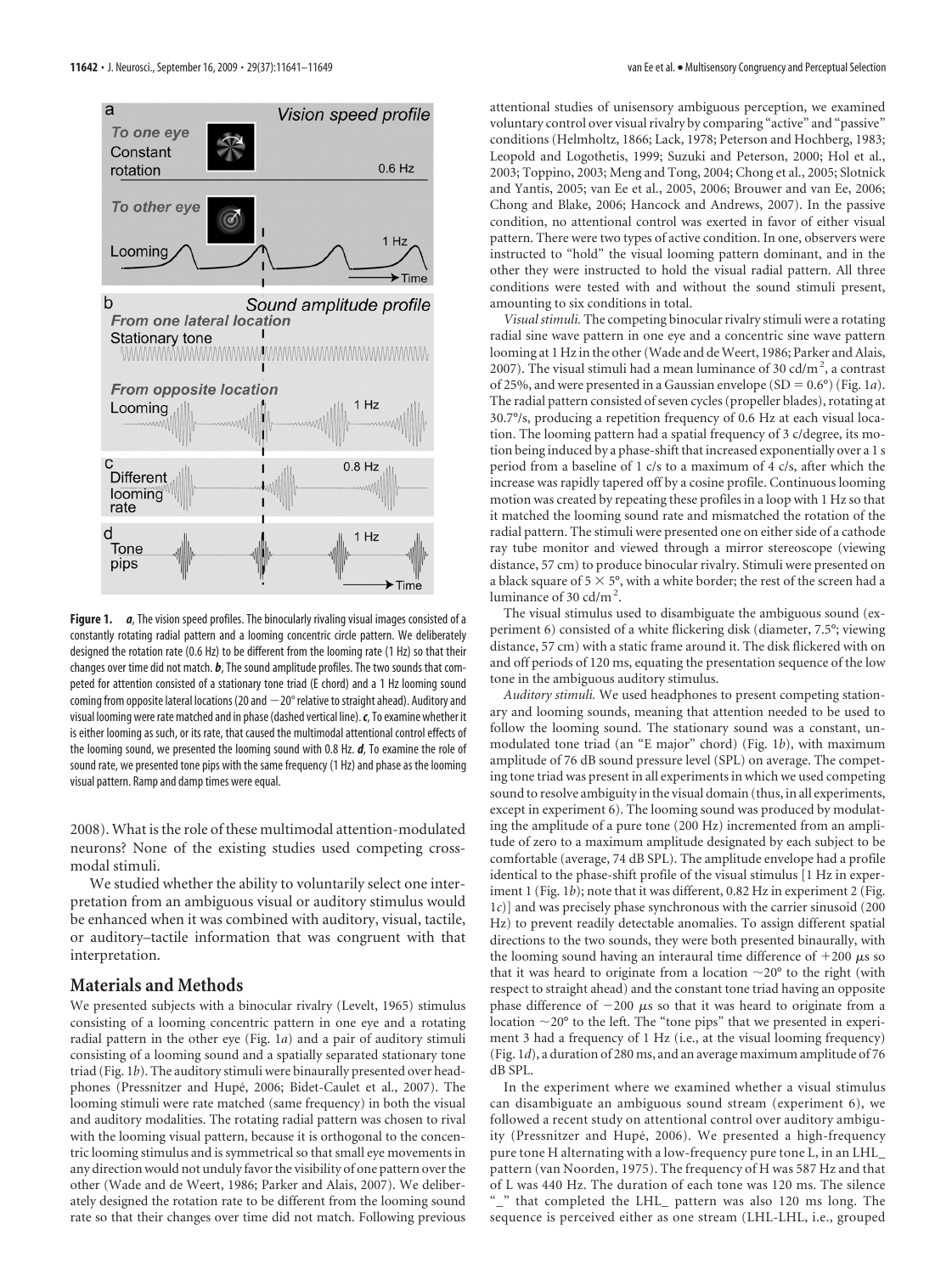galloping rhythm) or as two streams (H-H-H-H and -L—L-, i.e., segregated Morse tones). The loudness of the tones was adjusted to a comfortable level (on average 75 dB SPL), which was kept constant during the experiment.

*Tactile stimuli.* To produce stationary and looming tactile stimuli, we detached a loudspeaker from its sound box (commercially available Logitech R-10 computer speakers). The vibrating speaker membrane was lightly attached to the skin of the dorsal side of the left hand by an elastic band (supplemental Fig. 6*a*, available at www.jneurosci.org as supplemental material). The hand was placed on the left knee underneath the stereoscope. By playing the looming sound exactly the same as in the basic experiment, the observer felt a "looming" pattern (although this was perceived as increasing pressure) that was matched to the visual looming pattern. In the no-sound conditions, observers wore earmuffs so that the sound of the vibrating membrane on the hand was not heard.

*Procedure.* Subjects were instructed to maintain fixation on the center of the visual pattern which is easily possible for a monocular looming pattern with a fixed reference around it and with the small size used at the distance presented (Erkelens and Regan, 1986). They pressed one of two keys when the visual looming stimulus was dominant and the other when the radial pattern was dominant. They were instructed to release both keys during instances of superimposed and piecemeal pattern perception (which averaged 13.7%), where neither pattern was exclusively dominant. We consistently compared passive and active conditions. In the passive condition, no attentional control was exerted. In one of the active attention conditions, observers were instructed to hold the visual looming pattern; in the other, observers were instructed to hold the visual radial pattern. Stimulus presentation series lasted 2 min. Between series, the stimuli were counterbalanced between the eyes, comprising sessions of 4 min per condition. All three conditions were tested with and without the sound stimuli present, amounting to six conditions in total and a duration of 24 min per experiment. Six subjects did three 24 min experiments. We established that there was no clear dependence on order and that fluctuations in mean predominance between repeated sessions were such that it was sufficient to ask the other subjects to do only one 4 min session per condition. We discarded the first 30 s of each series list for data analysis to ensure rivalry alternations had stabilized.

In the experiment where we examined whether a visual stimulus can disambiguate an ambiguous sound stream (experiment 6), the procedure was very similar. The experiment, again lasting 24 min, consisted of three 4 min sound-only and three 4 min sound plus vision sessions. In addition to the passive baseline condition, observers were instructed to hold the grouped sound (galloping) or the segregated sound stream (high and low Morse tones). The stimuli were presented using  $4 \times 1$  min series per condition. In the no-vision conditions, a small marker was fixated. In the vision conditions, subjects fixated the center of the flickering disk.

In the experiment where we examined the role of congruent tactile "looming" (experiment 7), we compared the attentional gains for the sound-only, the tactile-only, and the tactile plus sound conditions. Observers were instructed to hold the visual looming pattern or to passively view the stimuli. Stimulus presentation sessions lasted again 4 min consisting of two 2 min series with stimuli counterbalanced between the eyes.

Informed written consent was obtained after the nature and possible consequences of the study were explained.

#### **Results**

## **Experiment 1: quantifying the influence of sound on attentional control**

We first determined the baseline level of attentional control in unimodal, vision-only conditions by comparing hold versus passive conditions. Subjects ( $n = 22$ ; 14 male, 8 female) tracked perceptual alternations in binocular rivalry. The mean perceptual durations for the looming visual pattern and the radial visual pattern (Fig. 2) are lengthened in the hold relative to the passive conditions (from 2.6  $\pm$  0.2 s to 3.6  $\pm$  0.3 for looming, and from 2.3  $\pm$  0.2 s to 3.0  $\pm$  0.3 s for radial patterns, both  $p < 0.001$ , paired *t* test), replicating previous work (Lack, 1978; Toppino, 2003; Meng and Tong, 2004; Chong et al., 2005; Slotnick and Yantis,



**Figure 2.** *a*, The mean duration for the looming (left) and the radial (right) visual patterns. Subjects were able to hold (light gray bars) the looming pattern for the no-sound condition (relative to the dark passive bar) and even more so with looming sound present (for right pair denoted with "speaker icons"). Error bars denote  $\pm$  1 SE.  $\bm{b}$ , To test for the influence of a phase offset, five observers (the ones who participated in all 7 experiments) repeated experiment 1 but now with a sustained phase offset (a quarter of a period) of the sound stimulus relative to the visual stimulus. The data are essentially the same, as we found without phase offset.

2005; van Ee et al., 2005). In total, superimposed or piecemeal pattern perception averaged 13.7% of the observation period. Further details of the influence of attentional control over perception in unimodal conditions are presented in supplemental Results (supplemental Fig. 1; supplemental text, available at www.jneurosci.org as supplemental material). Interestingly, in the sound present conditions, the data suggest that the presence of an attended and matched sound enhances a subjects' ability to select and hold a looming visual pattern (4.5 vs 3.6 s, in sound and no-sound conditions, respectively) (Fig. 2) but slightly impairs their ability to select and hold an unmatched (radial) visual pattern (2.9 vs 3.0 s). To quantify this multimodal attentional effect, we calculated the increase in perceptual duration for the hold task relative to the passive task and compared these values between sound-present condition and the no-sound condition. We defined the gain of multimodal attentional control as "hold-dependent increase in sound condition"/"hold-dependent increase in no-sound condition." These gains implicitly normalize differences in attentional control across subjects and isolate the multimodal aspects of attentional control. They are plotted in rank order for all subjects in supplemental Fig. 1*b*, available at www.jneurosci.org as supplemental material.

For the hold-looming condition, the mean multimodal attentional gain amounted to 29.3  $\pm$  5.8% ( $p < 0.001$ , *t* test) (Fig. 3*a*), indicating that subjects were more successful in holding the visual looming pattern when the matched looming sound was present than when it was absent. (Alternatively, this gain can be denoted as a ratio of 1.293; we will use the ratio and percentage notations interchangeably for ease of discussion. Since the metric for the statistic analysis is a linear transformation of the ratio used to denote multimodal attentional gain, it has no bearing on the results.) The same attention-related change in perceptual duration was calculated for the rotating radial pattern. The effect of voluntarily holding the visual radial pattern with the unmatched looming sound present was on average  $-3.8 \pm 3.8\%$  (Fig. 3*a*), indicating that the presence of the looming sound decreased the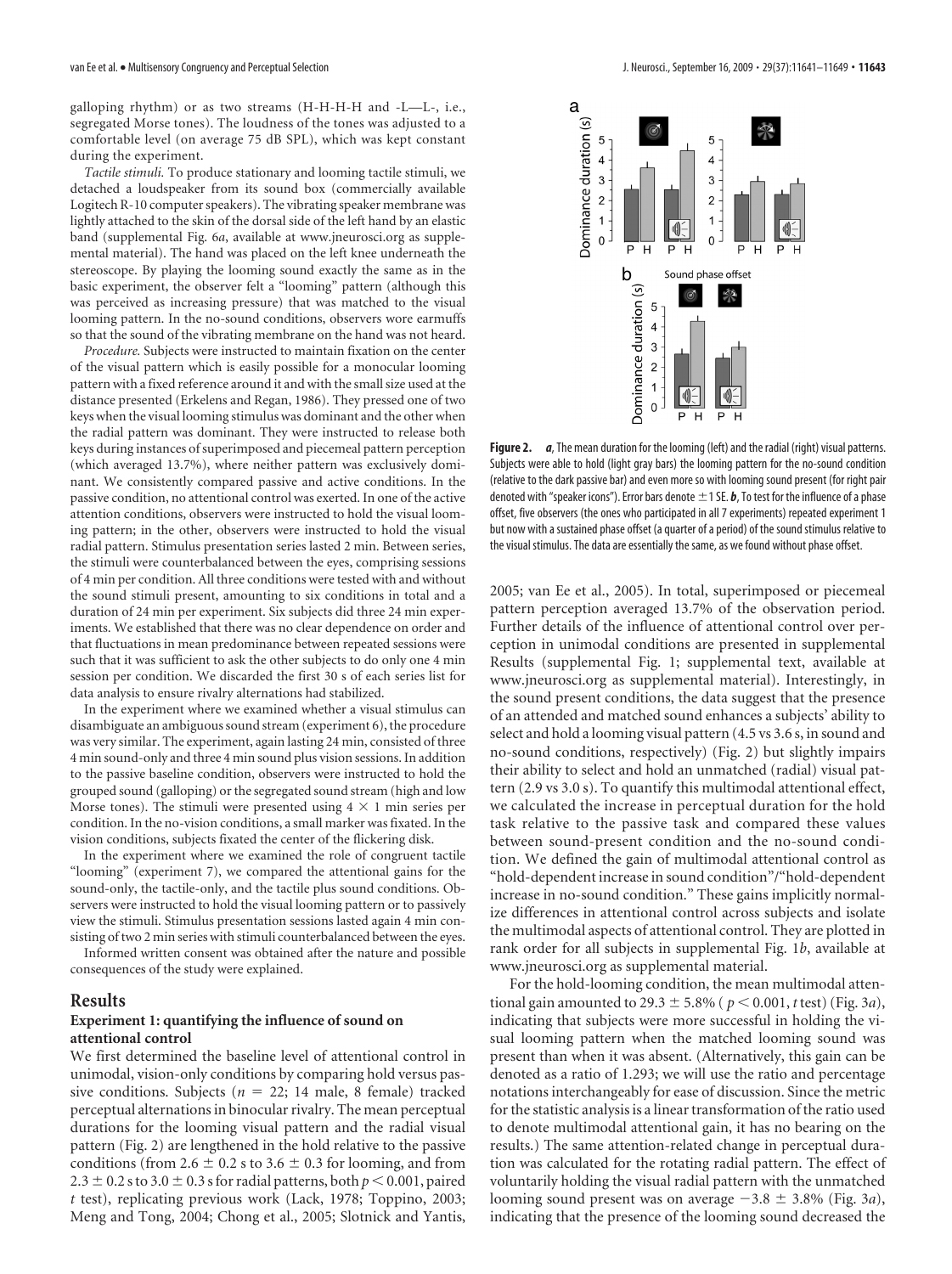

Figure 3. *a*, Results from experiment 1. Black lines connect the data of a particular subject. *b*, A different rate of the looming sound impairs the multimodal attentional gain (experiment 2). *c*, Tone pips with the same rate as the looming visual pattern enhance multimodal attentional control over the looming pattern, indicating that rate (or rhythm) is important (experiment 3). *d*, Paying attention to the congruent looming sound is required to enhance holding the visual looming pattern (experiment 4). *e*, The benefit of congruent sound also holds for the radial pattern and is not specific to the looming pattern (experiment 5). The dashed lines between the panels connect data of identical subjects. Filled circles indicate significance (t test, see Results); error bars denote  $\pm$  1 SE.

ability to attentionally hold the radial visual pattern, although not significantly ( $p=0.3$ ,  $t$  test) (supplemental Fig. 1*b*, available at www.jneurosci.org as supplemental material). The attentional gains for the looming and radial patterns were uncorrelated (supplemental Fig. 1*c*, available at www.jneurosci.org as supplemental material) (linear regression:  $r^2 = 0.055$ ,  $p = 0.29$ ). This suggests that response bias did not cause the pattern of results, as there is no reason for the subject to assume that sound would facilitate holding the looming pattern but not the radial pattern. Results from the next experiment also add evidence against response bias.

It is worth noting that on average we did not find an influence of sound on mean percept durations for passive viewing. It has, nevertheless, been reported that concurrently presented looming sounds can increase perceptual dominance of a looming image in binocular rivalry even in passive viewing (Alais and Parker, 2006). However, this 2006 study was different in two ways: First, it did not include a comparison between attention and noattention conditions. Including a passive "no-attention" condition in the current experiments may have mitigated the effect of involuntary automatic attention. Second, the previous report involved only a single auditory stimulus (a looming sound), whereas our study involved a looming sound and a second competing sound in the form of a constant tone triad. Even though the looming sound was clearly audible over the tone triad, it is possible that the requirement of attention for the cross-modal effect only applies when the critical sound is accompanied by a competing sound. That is, in cases where there are competing auditory stimuli, selectively attending to the relevant sound may be necessary. The absence of a competing stimulus could then explain why Parker and Alais (2006) got their cross-modal effect in the passive condition. Therefore, in all the following experiments, we present competing information in each of the sensory modalities. This, in turn, enables us to study multisensory processing related to the attentively selected percepts.

In sum, congruent sound aids attentional control over visual ambiguity. In this experiment, we started with a high level of congruency between auditory and visual information. In the next experiments, we systematically manipulate the congruency to determine the importance of aspects of congruency for multimodal attentional control. Our experiments capitalize on congruence in frequency (rhythm). Pilot experiments indicated that changing the phase (offset in time) of the sound relative to the visual pattern did not significantly affect the influence of sound. As experimenters, we noted during the programming of our stimuli that without objective measures it was hard to validate the phase offset in any of our conditions; even a phase offset of 1/4 of a period between the looming sound and the looming visual pattern went subjectively unnoticed. Our observers confirmed this, as they could readily match the perceived offset in timing between the two patterns, particularly when attention to the two sensory modalities was involved (Kanai et al., 2007). This happens in the real world, as when experiencing the periodicity of pile driving at a close distance or at a farther distance: the different transmission times for visual and auditory stimuli produce different offsets. The brain is able to deal with this by constantly calibrating the point of synchrony, as shown by adaptation to artificial temporal delays (Fujisaki et al., 2004). Figure 2*b* depicts objective data of the five subjects (who all participated in all experiments yet to be presented), showing that the mean percept durations for a 1/4 period phase offset (between looming sound and vision) was very similar to the mean percept durations with zero phase offset. Although it is possible that there may be a systematic temporal offset effect (such as in the recently reported enhanced perception of visual change by a coincident auditory tone pip) (van der Burg et al., 2008), from our pilot work we expect that in our setting it must be much smaller in magnitude than the frequency effect. Thus, the next set of experiments capitalizes on congruency in frequency (rhythm).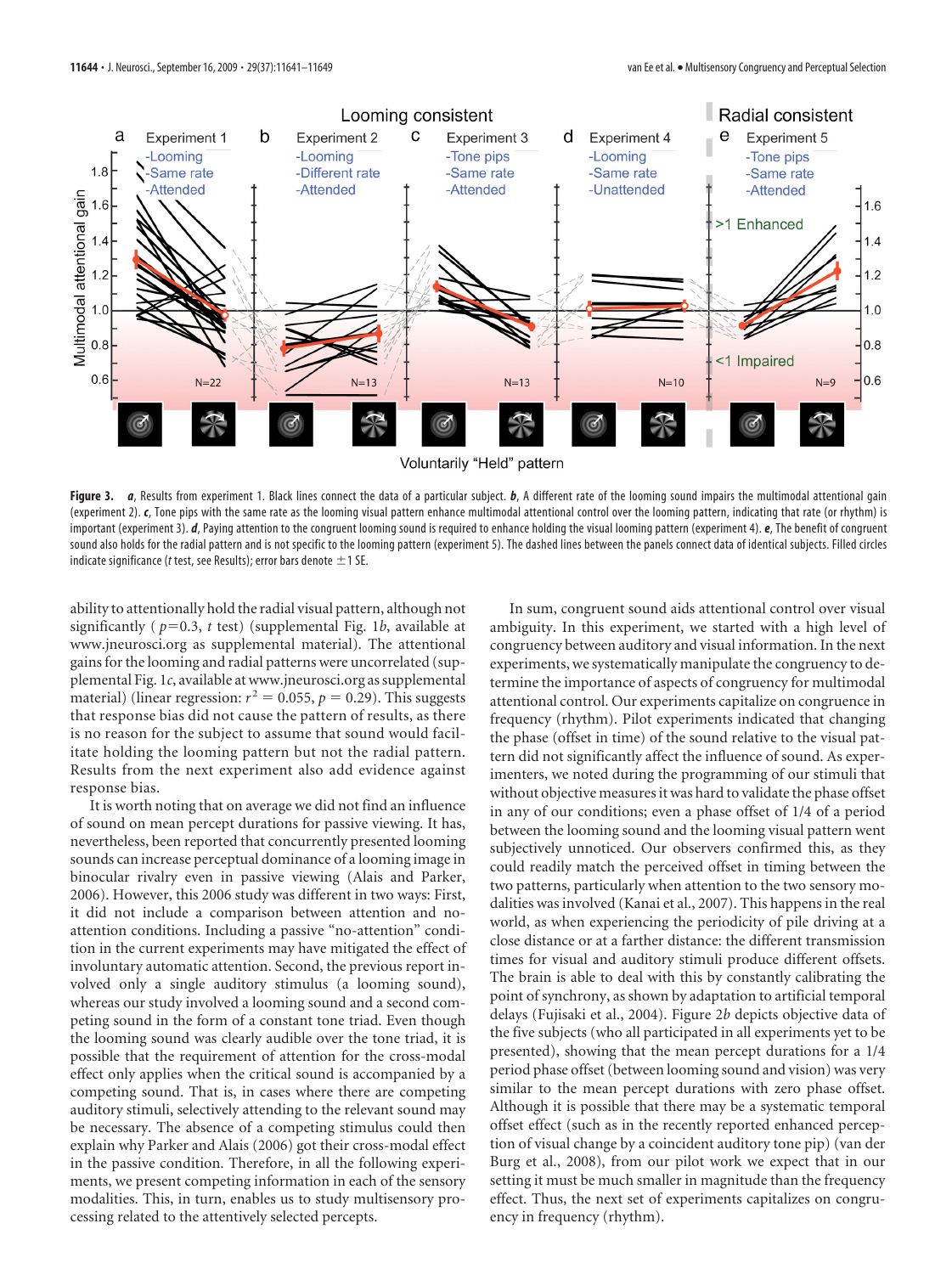## **Experiment 2: the rate (rhythm) of the sound is key to enhance attentional control**

We asked whether the synchronized periodicity in experiment 1 was necessary or whether non-synchronized looming sounds would be equally effective in promoting multimodal attentional control. We slightly changed the rate of the looming sound envelope to 0.82 Hz (Fig. 1*c*) and repeated the measurements with 13 subjects (9 male, 4 female) from experiment 1. In Figure 3*b*, we show individual subjects' multimodal attention gain. The slight change in auditory looming rate dramatically changed the effect of sound from one of enhancing attentional control of bistable visual perception to one of impairing attentional control, as shown by the impaired multimodal attentional gain (Fig. 3*b*, left)  $(-20.3 \pm 4.4\%; p < 0.001, t \text{ test})$  (see supplemental Fig. 2*a*, available at www.jneurosci.org as supplemental material, for percept durations). Thus, subjects were less able to hold the looming visual pattern when it was accompanied by a looming sound of a different rate than when sound was absent. After debriefing, observers reported that the mismatched looming sound was annoying and distracting, which may explain part of the impairing effects and might point to an automatic and obligatory component in cross-modal integration (Guttman et al., 2005; van der Burg et al., 2008). In turn, this might mean that the cross-modal effect obtained may have been partly motivational; subjects might have made more effort to control bistability when the sound matched the to-be-held visual motion, whereas they might have been less motivated when the sound "annoyingly" mismatched the to-be-held visual motion. However, that would likely only cause the disappearance of the attentional effect measured in experiment 1, not the observed decrease in dominance durations. Supporting an automatic component is the reported presence of cortical activity specifically related to coincident visual and auditory looming stimuli (Maier and Ghazanfar, 2007) and points to the functional significance of looming (approaching) stimuli (Neuhoff, 2001; Parker and Alais, 2007).

This experiment underscores the importance of temporal congruency, versus the looming character of the sound, in enhancing attentional control. Because subjects were still explicitly instructed to pay attention to the looming sound, this finding supports the conclusion that the results of experiment 1 were not a bias in response to instructions. Also, consistent with the findings of experiment 1, the ability to voluntarily hold the visual radial pattern was impaired (relative to no sound) when a looming sound was present  $(-12.2 \pm 4.8\%; p < 0.03)$  (Fig. 3*b*, right; supplemental Fig. 2*a*, available at www.jneurosci.org as supplemental material).

# **Experiment 3: rhythmic tone pips also enhance attentional control**

If congruent rate is the key factor as indicated by experiment 2, would another sound with a rate identical to the visual looming stimulus be sufficient to enhance attentional control? We tested this on the same 13 subjects (9 male, 4 female) using discrete tone pips presented at 1 Hz (i.e., at the visual looming frequency) (Fig. 1*d*) and found significant multimodal gain in holding the looming pattern dominant (13.8  $\pm$  3.2%,  $p$  < 0.001) (Fig. 3*c*; see supplemental Fig. 2*b*, available at www.jneurosci.org as supplemental material, for percept durations). Although there is a significant decrease in effect compared with experiment  $1 / p \le 0.05$ , *t* test), this difference disappears when comparing only the subjects that participated in both experiments ( $p > 0.2$ , paired *t* test), suggesting again that the looming character of the sound was not a cardinal factor of congruency. Furthermore, there was

a small impairment in the ability to hold the radial pattern relative to the no-sound condition of  $-8.4 \pm 2.5\%$  ( $p < 0.006$ ) (Fig. 3*c*; supplemental Fig. 2*b*, available at www.jneurosci.org as supplemental material). Therefore, the rate of the auditory signal is the factor that governs multimodal control of visual ambiguity, rather than the sound's looming-like envelope.

#### **Experiment 4: paying attention to the sound is essential to enhance attentional control**

In the experiments above, subjects were explicitly instructed to pay attention to the sound. We wished to determine whether paying attention to the sound was essential for multimodal control to occur. A group of 10 subjects (7 male, 3 female) who had not participated in any of the previous conditions performed an additional experiment before experiment 1. They were given the instruction that the sound was not relevant to their task, although no explicit instruction was given to attend or to disregard the sound. Interestingly, we found for this group that multimodal gain was not significantly different from zero  $[1.6 \pm 4.3\%, p>$ 0.70; and  $-3.1 \pm 3.4\%$ ,  $p > 0.40$ , for the looming and radial visual patterns, respectively (Fig. 3*d*); and see supplemental Fig. 3*a*, available at www.jneurosci.org as supplemental material, for percept durations], meaning that the mere presence of a matched looming sound did not automatically trigger the ability to select and hold the looming visual stimulus. Instead, control over the visual stimulus requires an explicit act of attention to the sound stimulus. We then let this group of subjects do the previously described experiments, for which they showed average behavior (other panels, Fig. 3). Supplemental Fig. 3*b*, available at www. jneurosci.org as supplemental material, directly compares the data of experiments 1 and 4 for each individual of this group of subjects and emphasizes that the subjects' ability to hold the visual stimulus was profoundly enhanced once the sound was attended. One could argue that the absence of an effect for these subjects could be attributable to being unpracticed at the task. However, when comparing these subjects' results in experiment 1 (their second experiment) to the subjects whose first experiment was experiment 1, there was no significant difference ( $p > 0.8$ , *t* test) (supplemental Fig. 3*c*, available at www.jneurosci.org as supplemental material).

## **Experiment 5: generalization to other visual patterns—rhythmic tone pips enhance attentional control over the radial pattern**

Does ambiguity resolution hold for the radial pattern as well? Discrete tone pips (the same as used above in experiment 3) were presented at 0.6 Hz to match the rotational frequency of the radial pattern. The tone pips were timed to occur each time a spoke pointed exactly downward, and this was explicitly indicated to the subjects ( $n = 9$ , 6 male, 3 female; participated in all previous experiments). We found significant multimodal gain in holding the radial pattern dominant (22.4  $\pm$  5.3%,  $p$  < 0.006) (Fig. 3*e*; see supplemental Fig. 4, available at www.jneurosci.org as supplemental material, for percept durations) when this train of congruent tone pips was present and attended. Conversely, the ability to voluntarily hold the looming pattern was impaired (relative to the no-sound condition) when attending the tone pips ( $-7.8 \pm$ 2.1%,  $p < 0.003$ ) (Fig. 3e; supplemental Fig. 4, available at www. jneurosci.org as supplemental material).

Together with experiments 1 and 3, these results reveal that the resolution of visual ambiguity by congruent sound is not specific to looming visual stimuli as it also occurs when the auditory stimulus is temporally congruent with radial visual stimuli.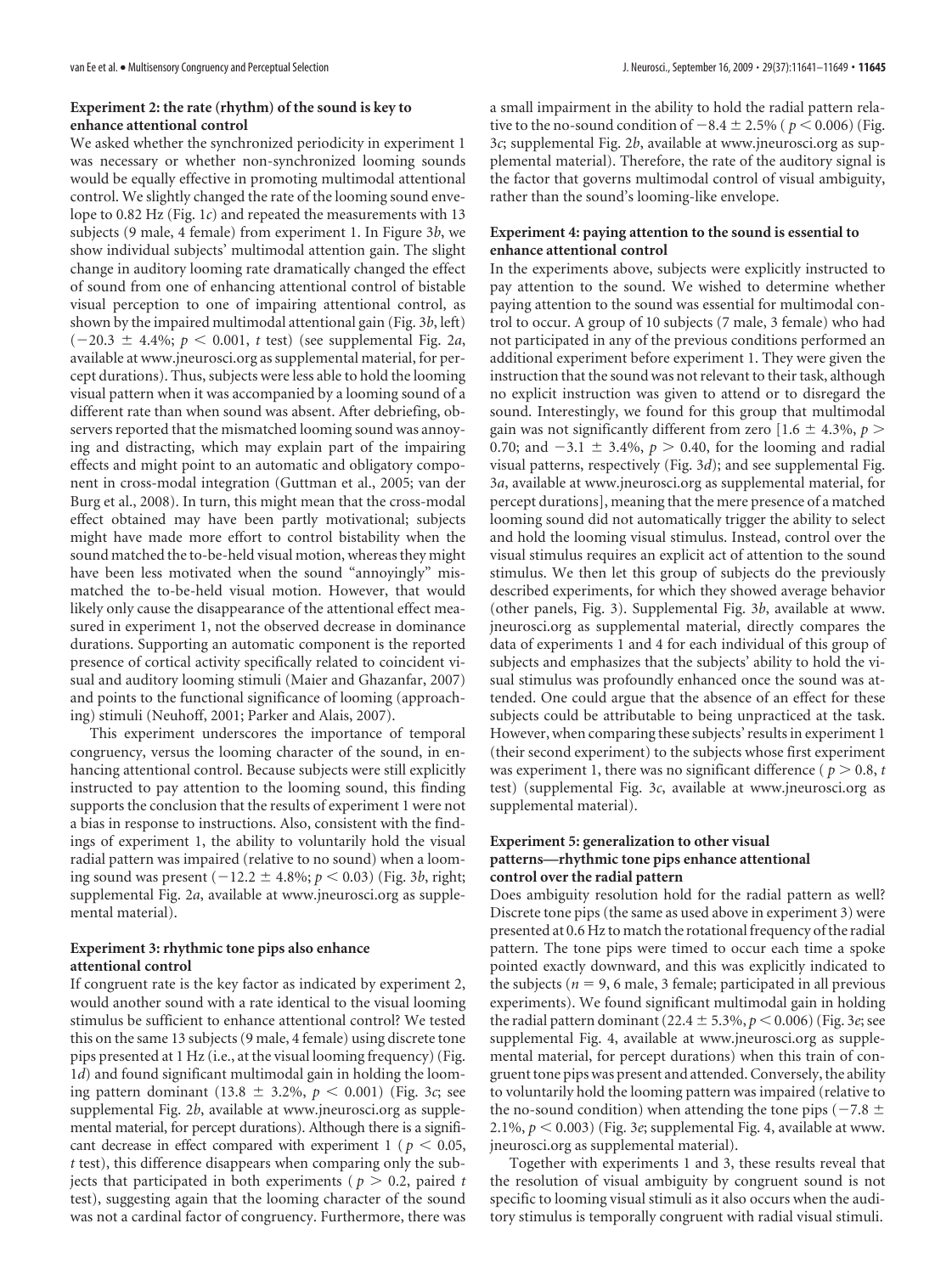# **Experiment 6: a congruent visual pattern aids in control over ambiguous sounds**

Thus far, our experiments have involved the resolution of ambiguity in the visual domain by a congruent auditory stimulus. Would congruent vision also facilitate control of ambiguous auditory signals? To test this, we presented subjects with alternating high and low tones (van Noorden, 1975), where observers either hear segregated tone streams (Morse) or a grouped (galloping) pattern (supplemental Fig. 5*a*, available at www.jneurosci.org as supplemental material). This stimulus has become a standard way to study auditory scene analysis, and in the only extant study that addressed attentional control of this ambiguous auditory stimulus, observers were able to lengthen the duration of the dominance of one of the alternatives (Pressnitzer and Hupé, 2006). Interestingly, there is evidence that perception of ambiguous stimuli in the auditory domain can be biased by a visual stimulus (O'Leary and Rhodes, 1984), but this study did not specifically address the role of attentional control. As an unambiguous visual stimulus, we used a disk (diameter, 7.5°; see Materials and Methods) flickering at the low tone frequency. As a competing visual stimulus, we presented a static frame around the disk. We tested seven subjects (4 male, 3 female) who had all participated in the other experiments. We explicitly asked observers to pay attention to the flicker frequency of the disk, as pilot experiments made it readily obvious that without actively viewing the disk there is no effect of the presence of the disk (see supplemental Fig. 5*d*, available at www.jneurosci.org as supplemental material, for pilot data). Thus, even though subjects had already participated in experiments one to five in which they matched the frequency of a sound stimulus to a visual stimulus, in this experiment they did not automatically match the frequency of the visual stimulus to the sound stimulus. Interestingly, this was even the case when we presented the disk (and the frame) on a large projector screen with a diameter subtending a visual angle of 80° horizontal by 60° vertical. It must be said though that these pilot experiments using the whole field projection were ran for 1 min only. It could be the case that prolonged subjection to a whole field visual stimulus with the same frequency as the auditory stimulus might lead to automatic crossmodal effects.

The results, using the 7.5° disk, showed a significant multimodal gain in holding the segregated Morse-like percept dominant (23.9  $\pm$  9.1%,  $p < 0.039$ ) when the flickering visual disk was present and attended (supplemental Fig. 5*c*, available at www. jneurosci.org as supplemental material; Fig. 4, fourth bar). Conversely, there was an insignificant impairment in the ability to voluntarily hold the grouped (galloping) percept dominant when attending to the visual pattern  $(-3.4 \pm 9.9\%, p > 0.7)$  (supplemental Fig. 5*c*, available at www.jneurosci.org as supplemental material). These results reveal that the resolution of ambiguous perceptual signals by congruent stimuli is not limited to an auditory influence on visual processing but can also operate in the reverse direction with vision disambiguating sound.

## **Experiment 7: generalization to touch—a tactile pattern aids in disambiguating vision**

To this point, our experiments have involved vision and audition. Here, we introduce a tactile stimulus to test the prediction that trimodal congruency aids in attentional control over the visual looming pattern. To make a temporally congruent tactile signal, we attached a vibrating loudspeaker membrane to the skin on the back of the hand (supplemental Fig. 6*a*, available at www. jneurosci.org as supplemental material) and played the same



**Figure 4.** The first bar from the left shows the basic finding (Fig. 3a, experiment 1). The second bar depicts a generalization across attended sound patterns: tone pips provided significant multimodal attentional gain in holding the visual looming pattern dominant (Fig. 3c, experiment 3). Next, the third bar shows that congruent tone pips aided the visual radial pattern as well, generalizing our findings to visual stimuli other than looming patterns (Fig. 3e, experiment 5). The three right most bars show generalizations to other sensory domains. The fourth bar shows the role of vision on the dominance of competing sounds (supplemental Fig. 5, available at www.jneurosci.org as supplemental material, experiment 6). The fifth bar shows the influence of touch on active visual ambiguity resolution, and the sixth bar depicts the combined effect of touch and audition on the ability to actively control visual ambiguity resolution (supplemental Fig. 6, available at www.jneurosci.org as supplemental material, experiment 7). Error bars denote  $\pm$  1 SE.

competing sounds as we used in experiment 1, being the looming and the tone triad. The looming sound was felt as a pulsing pattern that was temporally matched to the looming visual pattern. The tone triad was felt as tactile noise. Again, we explicitly asked observers to pay attention to looming feeling as pilot experiments made it readily obvious that without actively attending to the tactile looming there was no effect of the presence of the tactile stimulus.

Five subjects (3 male, 2 female) participated, all of whom had participated in all other experiments. First, we tested the bimodal visuo-tactile condition. With only the congruent tactile stimulus accompanying the ambiguous visual stimuli, there was a significant multimodal gain in the ability to hold the visual looming pattern dominant (19.1  $\pm$  8.4%,  $p < 0.05$ , one-tailed *t* test) (supplemental Fig. 6*c*, available at www.jneurosci.org as supplemental material; Fig. 4, fifth bar). In the trimodal condition, when congruent stimuli were present in both the auditory and the tactile domain, an even stronger effect was observed, with multimodal gain in holding the visual looming pattern dominant increasing to 39.7  $\pm$  14.3% ( $p < 0.05$ ) (supplemental Fig. 6*c*, available at www.jneurosci.org as supplemental material; Fig. 4, sixth bar), which was significantly higher than the tactile condition ( $p <$ 0.05, one-sided paired *t* test). Importantly, and as found above, the ability to hold the radial pattern was not facilitated by tactile stimuli (18.6  $\pm$  12.4%;  $p > 0.2$ ), nor by combined audio-tactile stimuli ( $-3.5 \pm 4.0\%$ ,  $p > 0.4$ ). Individual subject data are provided in supplemental Fig. 6, available at www.jneurosci.org as supplemental material.

# **Discussion**

The primary finding is that the presence of an attended sound matching the temporal rate of one of a pair of competing ambiguous visual stimuli allows subjects much more control over vol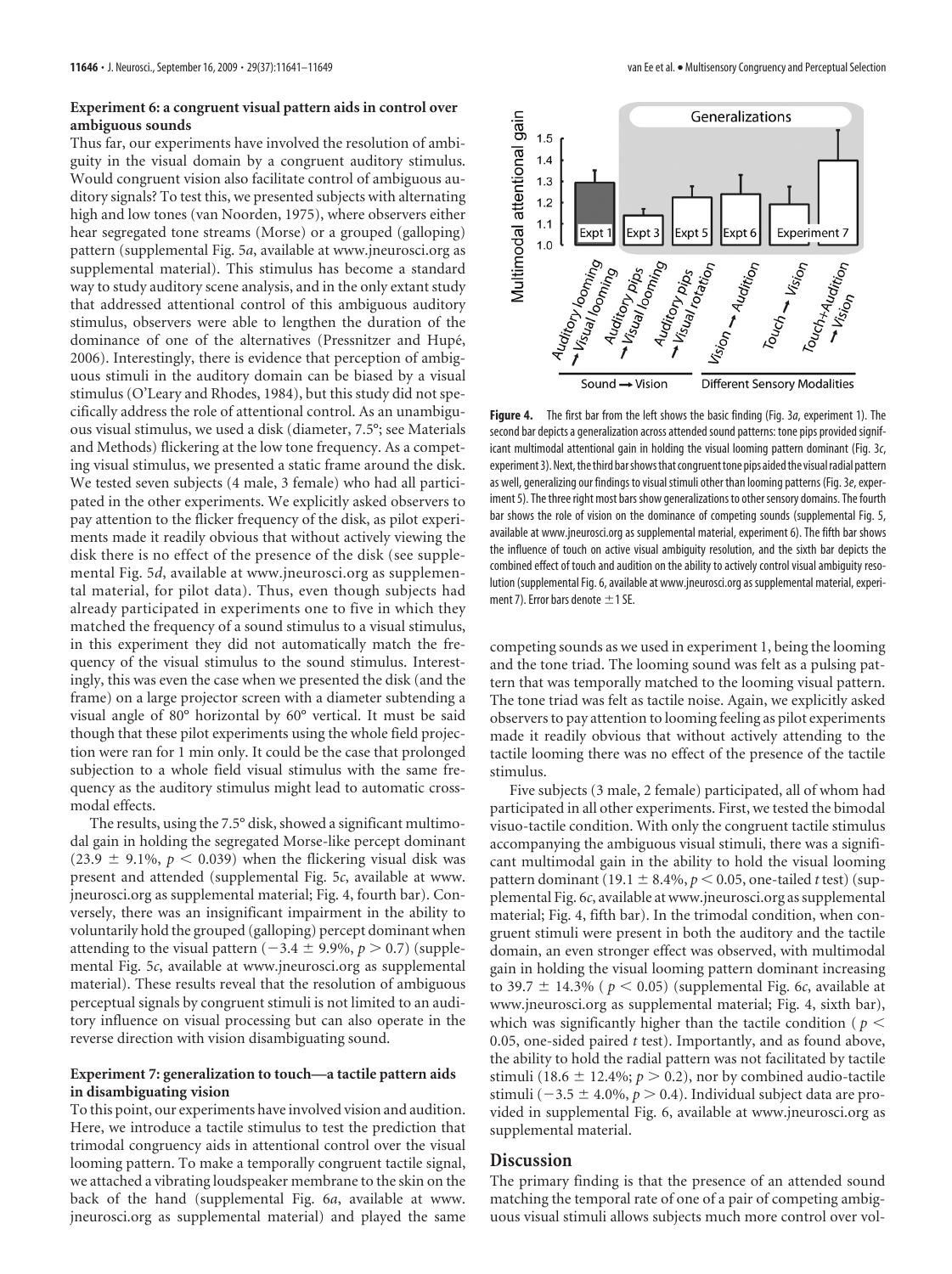untarily holding that stimulus dominant. Attentional control over the other, temporally mismatched, visual pattern was also influenced by the sound but in the opposite manner. The size of this effect is remarkably large, given that attentional control over binocular rivalry is usually found to be quite weak (Meng and Tong, 2004; Chong et al., 2005; van Ee et al., 2005; Paffen et al., 2006). Importantly, we also showed that active attention to both the sound and the visual stimulus promoted enhanced voluntary control. Below, we argue that this may help to explain why other researchers in psychophysics have failed to find such intimate links between auditory and visual attentional control. We also demonstrated a facilitatory relationship in the opposite direction in that attentional control over audio ambiguity is markedly aided by a matching visual stimulus. Extending this generalization, we demonstrated that a matching tactile stimulus enhanced attentional control in perceptually selecting competing visual stimuli and that this control was further strengthened in a trimodal condition that combined congruent audio-tactile stimuli with the bistable visual stimulus. Figure 4 summarizes the generalization of results across different visual patterns, sound patterns, and sensory modalities.

When the sound was temporally delayed, subjects still sensed that vision and sound were linked because of their constant phase relationship (Fig. 2*b*). In addition, although we have only provided formal evidence for a mandatory involvement of directed attention in the sound-on-vision experiments (Fig. 3*d*), our pilot work (supplemental Fig. 5*d*, available at www.jneurosci.org as supplemental material) and the available literature suggest that attention must be engaged to promote cross-modal interactions (Calvert et al., 1997; Gutfreund et al., 2002; Degerman et al., 2007; Mozolic et al., 2008; for review, see Shinn-Cunningham, 2008). Nevertheless, although a systematic investigation of temporal offset and automation for the cross-modal effects goes beyond the scope of the present paper, it is interesting to note that the underlying rhythm mechanism for our rhythm-based effect may be different from the mechanism underlying automatically occurring coincidence-based auditory-visual interactions (such as in the reported enhanced perception of visual change by a coincident auditory tone pip) (van der Burg et al., 2008).

Our study is unique in that it uses competing bistable visual and bistable auditory stimuli, providing the opportunity to study how competing sensory processing in two modalities (related to percepts rather than physical stimuli) are influenced by signals from other modalities. How do our findings shed light on the mechanisms underlying the resolution of perceptual ambiguity? We suggest that the enhanced capacity for attentional selection of the congruent stimulus results from a boost of its perceptual gain, which is attributable to top-down feedback from multisensory attentional processes that select the congruent feature of the input signal. In support of this, for vision, it has been shown previously that the effect of top-down attention on extending dominance durations for perceptually competing stimuli is equivalent to a boost in stimulus contrast (Chong et al., 2005; Chong and Blake, 2006; Paffen et al., 2006). This is in line with recent studies on visual spatial and feature attention in psychophysics (Blaser et al., 1999; Carrasco et al., 2004; Boynton, 2005) and neurophysiology (Reynolds and Chelazzi, 2004) which demonstrate that the neural mechanism underlying attentional selection involves boosting the gain of the relevant neural population. This is observed in the early cortical stages of both visual (Treue and Maunsell, 1996; Treue and Martínez Trujillo, 1999; Lamme and Roelfsema, 2000; Womelsdorf et al., 2006; Wannig et al., 2007) and auditory processing (Bidet-Caulet et al., 2007). From

the present results, we can conclude that the scope of this feedback process can be extended to incorporate relevant multimodal signals. Thus, it appears that voluntary control over ambiguity resolution can be modeled as an increase in effective contrast (perceptual gain) of stimulus elements involving feature attention, as opposed to spatial attention. Dovetailing with this, voluntary control in perceptual bistability depends multiplicatively on stimulus features (Suzuki and Peterson, 2000), and an equivalence between stimulus parameter effects and attentional control is evident even at the level of fit parameters to distributions of perceptual duration data (Brouwer and van Ee, 2006; van Ee et al., 2006). It can also be demonstrated quantitatively, as in a recently developed theoretical neural model (Noest et al., 2007), that attentional gain modulation at early cortical stages is sufficient to explain all reported data on attentional control of bistable visual stimuli (Klink et al., 2008). Thus, there is converging evidence that an early gain mechanism is involved in attentional control of perceptual resolution of ambiguous stimuli, although it is too early to entirely rule out high-level modification.

Although there is support for the idea that auditory and visual attention are processed separately (Shiffrin and Grantham, 1974; Bonnel and Hafter, 1998; Soto-Faraco et al., 2005; Alais et al., 2006; Pressnitzer and Hupé, 2006; Hupé et al., 2008), our findings support the neurophysiological literature (Calvert et al., 1997; Gutfreund et al., 2002; Shomstein and Yantis, 2004; Amedi et al., 2005; Brosch et al., 2005; Budinger et al., 2006; Degerman et al., 2007; Lakatos et al., 2007, 2008; Shinn-Cunningham, 2008) that the mechanisms mediating multisensory attentional control are intimately linked. To understand these seemingly disparate results, note first that psychophysical studies finding separate processing, focused on spatial attention, as opposed to our study. Our findings concern feature attention and agree with recent findings that feature attention can more profoundly influence processing of stimuli than spatial attention (Melcher et al., 2005; Kanai et al., 2006). Note further that we presented the matched audio and visual stimuli simultaneously. The only other study on attentional control of ambiguous auditory and visual stimuli (Pressnitzer and Hupé, 2006) presented the stimuli from the two modalities separately in time, finding that results from the two modalities were unrelated. Although there are studies reporting that audiovisual stimulus combination is mandatory (Driver and Spence, 1998; Guttman et al., 2005), this is not a general view (Shiffrin and Grantham, 1974; Bonnel and Hafter, 1998; Soto-Faraco et al., 2005; Alais et al., 2006; Hupé et al., 2008). Our experiments address this by using perceptually ambiguous competing auditory and visual stimuli, thereby dissociating attention and stimulation to reveal that active attention to both modalities promotes audiovisual combination, in line with other recent studies (Calvert et al., 1997; Gutfreund et al., 2002; Degerman et al., 2007; Mozolic et al., 2008).

Our data suggest a functional role for neurons recently found in human posterior parietal, superior prefrontal, and superior temporal cortices that combine voluntarily initiated attentional functions across sensory modalities (Gutfreund et al., 2002; Shomstein and Yantis, 2004; Degerman et al., 2007). We suggest that when the brain can detect a rhythm in a task, attention feeds back to unisensory cortex to enforce coherent and amplified output of the matching perceptual interpretation. Recently, neurophysiologists were able to demonstrate that an attended rhythm in a task enforced the entrainment of low-level neuronal excitability oscillations across different sensory modalities (Lakatos et al., 2008). The fact that oscillations in V1 entrain to attended auditory stimuli just as well as to attended visual stimuli rein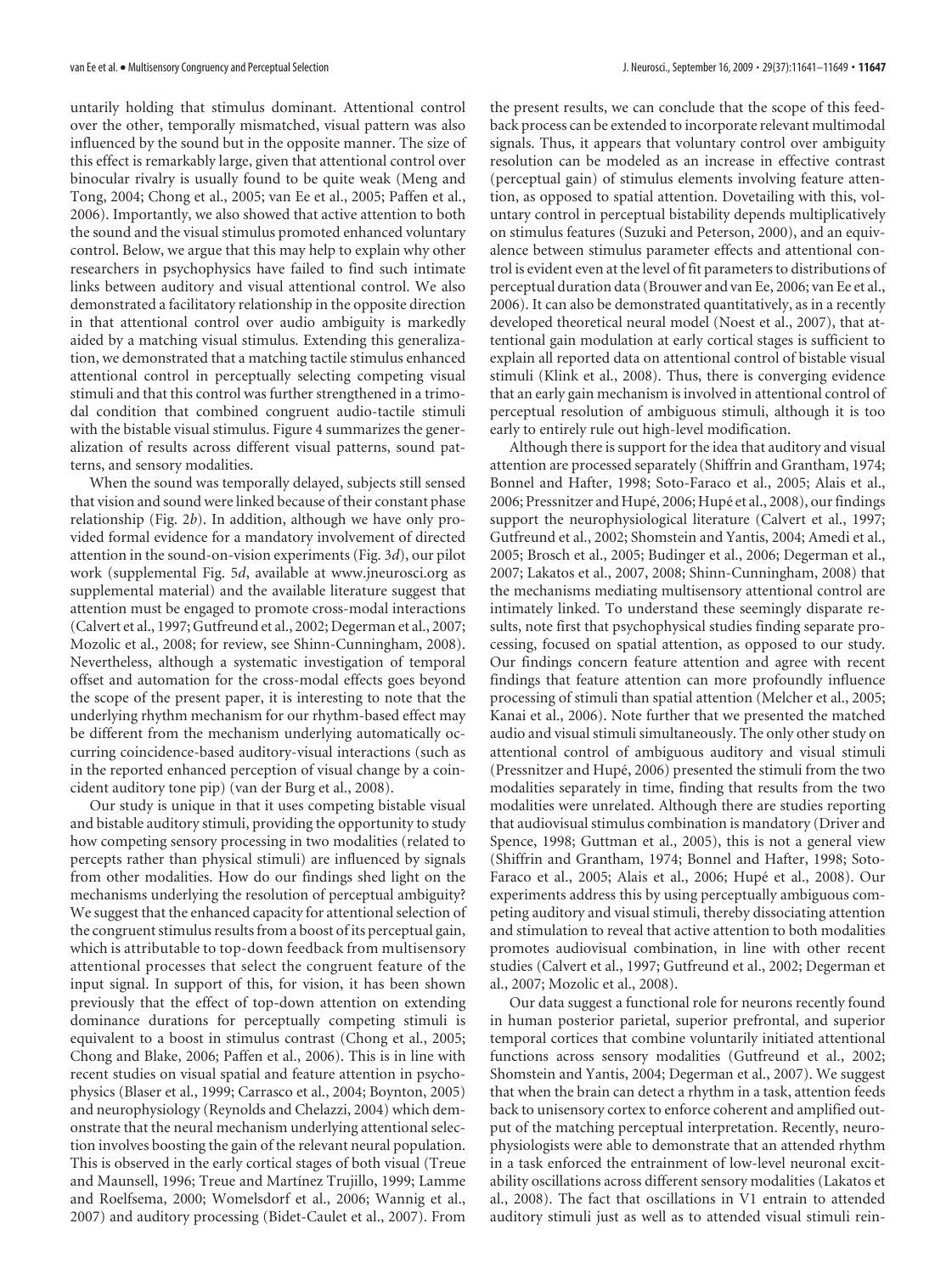forces the view that the primary cortices are not the exclusive domain of a single modality input (Foxe and Schroeder, 2005; Macaluso and Driver, 2005; Ghazanfar and Schroeder, 2006; Kayser and Logothetis, 2007; Lakatos et al., 2007) and confirms the role of attention in coordinating heteromodal stimuli in the primary cortices (Brosch et al., 2005; Budinger et al., 2006; Lakatos et al., 2007, 2008; Shinn-Cunningham, 2008). We suggest that the same populations of neurons may control multimodal sensory integration and attentional control, suggesting that the neural network that creates multimodal sensory integration may also provide the interface for top-down perceptual selection. However, our understanding of multisensory neural architecture is still developing (Driver and Noesselt, 2008; Senkowski et al., 2008) and a competing view, rather than focusing on feedback from multisensory to unisensory areas, proposes that multisensory interactions can occur because of direct feedforward convergence at very early cortical areas previously thought to be exclusively unisensory (Foxe and Schroeder, 2005; Ghazanfar and Schroeder, 2006). Testing competing views will require further studies, possibly using neuroimaging techniques with high temporal resolution or neurodisruption techniques to temporarily lesion the putative higher-level area.

#### **Conclusion**

In sum, our novel paradigm involving ambiguous stimuli (either visual or auditory) enabled us to demonstrate that active attention to both the auditory and the visual pattern was necessary for enhanced voluntary control in perceptual selection. The audiovisual coupling that served awareness was therefore not fully automatic, not even when they had the same rate and phase. This suggests a functional role for neurons that combine voluntarily initiated attentional functions across different sensory modalities (Calvert et al., 1997; Gutfreund et al., 2002; Shomstein and Yantis, 2004; Amedi et al., 2005; Brosch et al., 2005; Budinger et al., 2006; Degerman et al., 2007; Lakatos et al., 2007, 2008), because in most of these studies congruency effects were not seen unless attention was actively used. This squares with psychophysics and neurophysiology showing intimate links between active attention and cross-modal integration (Spence et al., 2001; Kanai et al., 2007; Lakatos et al., 2007; Mozolic et al., 2008; Shinn-Cunningham, 2008). Thus, these attention-dependent multisensory mechanisms provide structure for attentional control of perceptual selection in two ways. First, in responding to intermodal congruency, they may boost the baseline response of the congruent alternative (as there is more "proof" for a perceptual interpretation when it is supported by two converging modality sources). Second, they may increase attentional control over perceptual selection because a multiplicative gain will be more significant when acting on a higher baseline, therefore allowing more attentional control.

#### **References**

- Alais D, Burr D (2004) The ventriloquist effect results from near-optimal bimodal integration. Curr Biol 14:257–262.
- Alais D, Morrone C, Burr D (2006) Separate attentional resources for vision and audition. Proc Biol Sci 273:1339 –1345.
- Amedi A, Malach R, Pascual-Leone A (2005) Negative BOLD differentiates visual imagery and perception. Neuron 48:859 – 872.
- Bidet-Caulet A, Fischer C, Besle J, Aguera PE, Giard MH, Bertrand O (2007) Effects of selective attention on the electrophysiological representation of concurrent sounds in the human auditory cortex. J Neurosci 27:9252–9261.
- Blake R, Logothetis NK (2002) Visual competition. Nat Rev Neurosci 3:13–21.
- Blaser E, Sperling G, Lu ZL (1999) Measuring the amplification of attention. Proc Natl Acad Sci U S A 96:11681–11686.
- Bonnel AM, Hafter ER (1998) Divided attention between simultaneous auditory and visual signals. Percept Psychophys 60:179 –190.
- Boynton GM (2005) Attention and visual perception. Curr Opin Neurobiol 15:465– 469.
- Brosch M, Selezneva E, Scheich H (2005) Nonauditory events of a behavioral procedure activate auditory cortex of highly trained monkeys. J Neurosci 25:6797– 6806.
- Brouwer GJ, van Ee R (2006) Endogenous influences on perceptual bistability depend on exogenous stimulus characteristics. Vision Res 46: 3393–3402.
- Budinger E, Heil P, Hess A, Scheich H (2006) Multisensory processing via early cortical stages: connections of the primary auditory cortical field with other sensory systems. Neuroscience 143:1065–1083.
- Calvert GA, Bullmore ET, Brammer MJ, Campbell R, Williams SC, McGuire PK, Woodruff PW, Iversen SD, David AS (1997) Activation of auditory cortex during silent lip reading. Science 276:593–596.
- Carrasco M, Ling S, Read S (2004) Attention alters appearance. Nat Neurosci 7:308 –313.
- Chong SC, Blake R (2006) Exogenous attention and endogenous attention influence initial dominance in binocular rivalry. Vision Res 46:1794 –1803.
- Chong SC, Tadin D, Blake R (2005) Endogenous attention prolongs dominance durations in binocular rivalry. J Vis 5:1004 –1012.
- Degerman A, Rinne T, Pekkola J, Autti T, Jääskeläinen IP, Sams M, Alho K (2007) Human brain activity associated with audiovisual perception and attention. Neuroimage 34:1683–1691.
- Driver J, Noesselt T (2008) Multisensory interplay reveals crossmodal influences on 'sensory-specific' brain regions, neural responses, and judgments. Neuron 57:11–23.
- Driver J, Spence C (1998) Attention and crossmodal construction of space. Trends Cogn Sci 2:254 –262.
- Erkelens CJ, Regan D (1986) Human ocular vergence movements induced by changing size and disparity. J Physiol 379:145–169.
- Foxe JJ, Schroeder CE (2005) The case for feedforward multisensory convergence during early cortical processing. Neuroreport 16:419 – 423.
- Fujisaki W, Shimojo S, Kashino M, Nishida S (2004) Recalibration of audiovisual simultaneity. Nat Neurosci 7:773–778.
- Ghazanfar AA, Schroeder CE (2006) Is neocortex essentially multisensory? Trends Cogn Sci 10:278 –285.
- Gilbert CD, Sigman M (2007) Brain states: top-down influences in sensory processing. Neuron 54:677– 696.
- Gutfreund Y, Zheng W, Knudsen EI (2002) Gated visual input to the central auditory system. Science 297:1556 –1559.
- Guttman SE, Gilroy LA, Blake R (2005) Hearing what the eyes see. Psychol Sci 16:228 –235.
- Hancock S, Andrews TJ (2007) The role of voluntary and involuntary attention in selecting perceptual dominance during binocular rivalry. Perception 36:288 –298.
- Helmholtz H (1866) Handbuch der Physiologischen Optik. Hamburg: Voss.
- Hol K, Koene A, van Ee R (2003) Attention-biased multi-stable surface perception in three-dimensional structure-from-motion. J Vis 3:486 – 498.
- Hupé J-M, Joffo LM, Pressnitzer D (2008) Bistability for audiovisual stimuli: perceptual decision is modality specific. J Vis 8:1.1–15.
- Ichikawa M, Masakura Y (2006) Auditory stimulation affects apparent motion. Jpn Psychol Res 48:91–101.
- Kanai R, Tsuchiya N, Verstraten FA (2006) The scope and limits of top-down attention in unconscious visual processing. Curr Biol 16: 2332–2336.
- Kanai R, Sheth BR, Verstraten FA, Shimojo S (2007) Dynamic perceptual changes in audiovisual simultaneity. PLoS One 2:e1253.
- Kayser C, Logothetis NK (2007) Do early sensory cortices integrate crossmodal information? Brain structure and function 212:121–132.
- Klink PC, van Ee R, Nijs MM, Brouwer GJ, Noest AJ, van Wezel RJA (2008) Early interactions between neuronal adaptation and voluntary control determine perceptual choices in bistable vision. J Vis 8:16.1–18.
- Lack LC (1978) Selective attention and the control of binocular rivalry. The Hague, The Netherlands: Mouton.
- Lakatos P, Chen CM, O'Connell MN, Mills A, Schroeder CE (2007) Neuro-